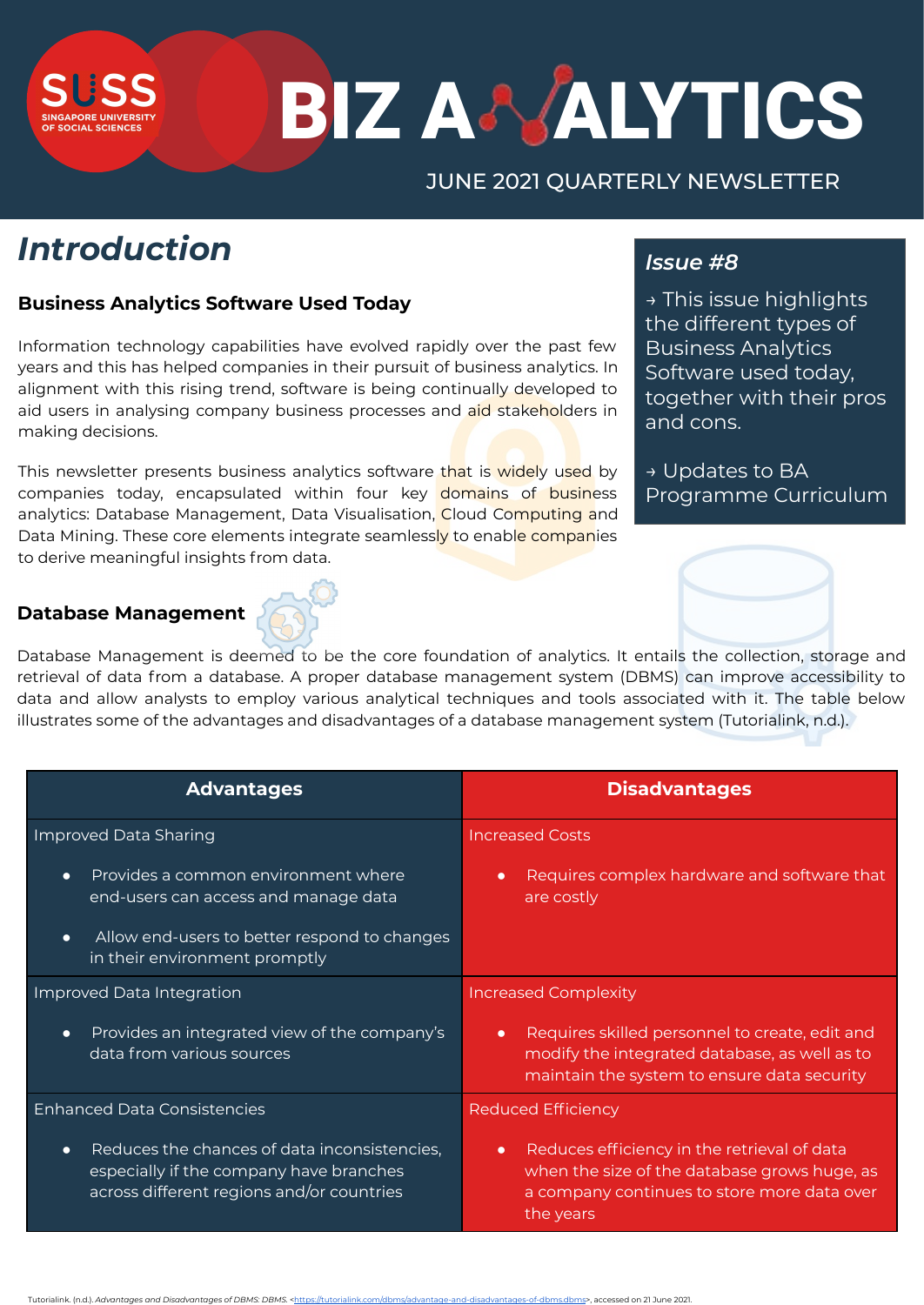#### *continued from previous page*

suit the various needs of different companies

Examples of relevant database management software are listed below, alongside their unique features:



This allows access, sharing and analysis of all types of data wherever they are stored or deployed

Oracle Database is a multi-model developed by Oracle Corporation

- running online transaction warehousing (DW) and a (OLTP & DW) database workloads
- It is available in several modes such as on-premise, on-cloud, or as a hybrid cloud installation

Overall, some key factors to consider when determining an appropriate DBMS include: the complexity of analysis required, ease of use, and employee skill level. For instance, a simple DBMS would be sufficient for simple extraction and analysis, while a more complex DBMS with built-in Artificial Intelligence (AI) or machine learning application programming interface (APIs) may be necessary to employ advanced analytics, e.g., predictive and prescriptive analytics.



#### **Cloud Computing**

In simple terms, cloud computing refers to the delivery of different services such as data storage, networking, business intelligence and analytics over the Internet (Mansa, 2020). One of the main advantages of cloud computing is that users do not need to be in a particular place to access the data, which gives much flexibility. There are three types of cloud computing: public, private and hybrid (Raza, 2020). Public cloud computing allows users to access its services over the internet for a fee, while private cloud services provide services to a limited number of people. The hybrid option is a combination of private and public services. The table below illustrates some of the advantages and disadvantages of cloud computing (Raza, 2020).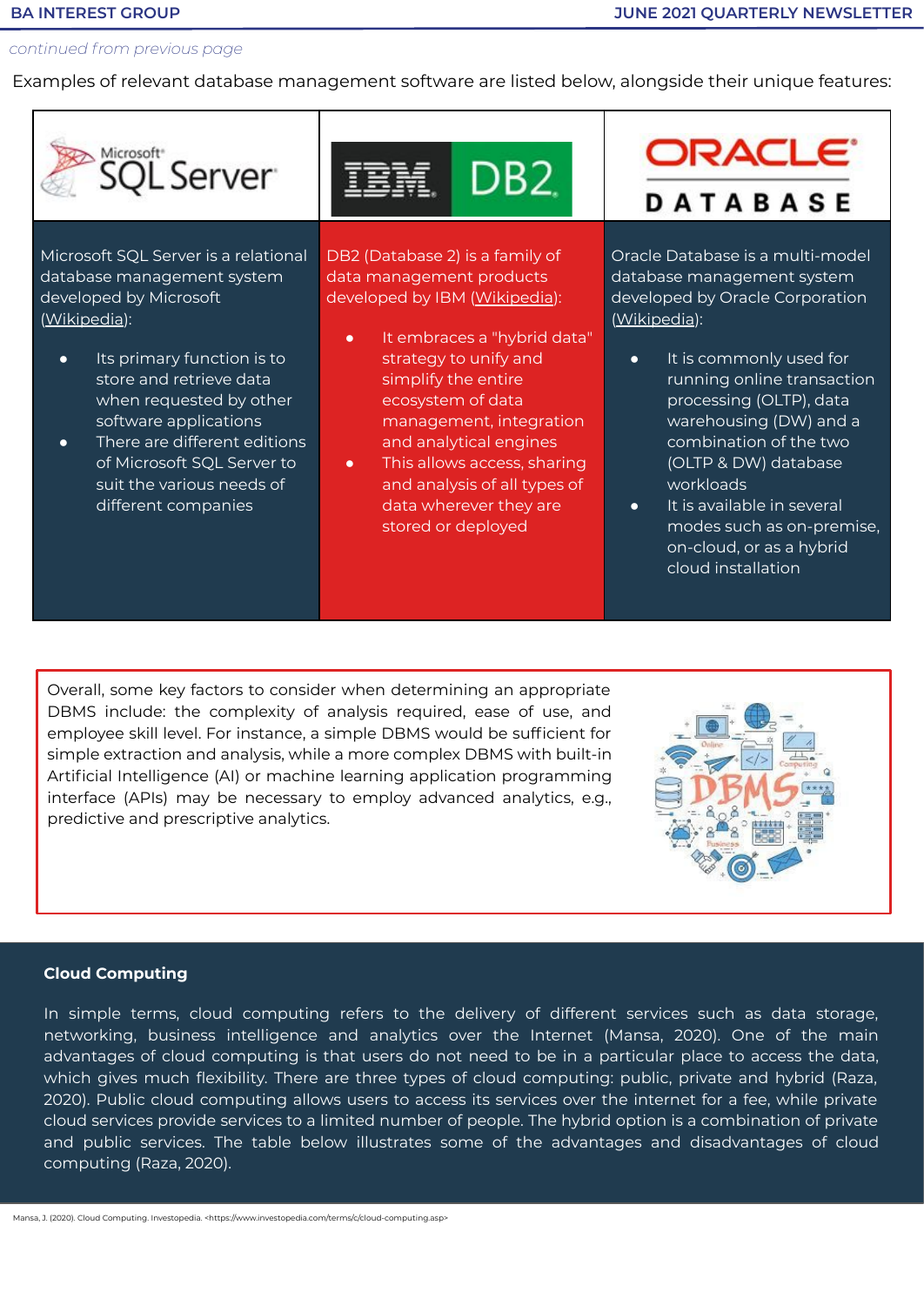#### **BA INTEREST GROUP**

*continued from previous page*

| <b>Advantages</b>                                                                                                                                                    | <b>Disadvantages</b>                                                                                                                                                             |
|----------------------------------------------------------------------------------------------------------------------------------------------------------------------|----------------------------------------------------------------------------------------------------------------------------------------------------------------------------------|
| <b>Improved Accessibility</b>                                                                                                                                        | Decreased Security                                                                                                                                                               |
| Enables employees to work remotely as they<br>are able to log-in to their software and<br>retrieve their files and settings from another<br>device from any location | Exposes users to inherent security risks due to the<br>cloud environment                                                                                                         |
| <b>Enhanced Reliability</b>                                                                                                                                          | Increased Exposure to External Events                                                                                                                                            |
| Automatically backs up the users' items<br>from time to time so that users do not need<br>should<br>their computers<br>to<br>worry<br>malfunction                    | Deters employees from working remotely should<br>$\bullet$<br>there be external events such as natural disasters<br>and power outages, which might even cause data<br>to be lost |
| <b>Reduced Costs</b>                                                                                                                                                 | Slower adoptions                                                                                                                                                                 |
| Incurs lower cost as compared to companies<br>procuring and maintaining information<br>management technology                                                         | Hinders the adoption rate, especially among the<br>older generation, as cloud computing and the<br>transition to it might be challenging for them                                |

Some cloud computing services are listed below:

| <b>Microsoft</b><br>A Azure                                                                                                                                                                                                                                                                                                                                                                                                                                                                                                        | amazon<br>webservices                                                                                                                                                                                                                                                                                                                                                   | Google Cloud                                                                                                                                                                                                                                                                                                                                                                                                                                                                                                                                                                |
|------------------------------------------------------------------------------------------------------------------------------------------------------------------------------------------------------------------------------------------------------------------------------------------------------------------------------------------------------------------------------------------------------------------------------------------------------------------------------------------------------------------------------------|-------------------------------------------------------------------------------------------------------------------------------------------------------------------------------------------------------------------------------------------------------------------------------------------------------------------------------------------------------------------------|-----------------------------------------------------------------------------------------------------------------------------------------------------------------------------------------------------------------------------------------------------------------------------------------------------------------------------------------------------------------------------------------------------------------------------------------------------------------------------------------------------------------------------------------------------------------------------|
| Here are some facts about                                                                                                                                                                                                                                                                                                                                                                                                                                                                                                          | It is the primary profit driver for                                                                                                                                                                                                                                                                                                                                     | Google's data centres are located in                                                                                                                                                                                                                                                                                                                                                                                                                                                                                                                                        |
| Microsoft Azure (McCoy, n.d.):                                                                                                                                                                                                                                                                                                                                                                                                                                                                                                     | Amazon that offers services to                                                                                                                                                                                                                                                                                                                                          | each major region (i.e., Asia, Australia,                                                                                                                                                                                                                                                                                                                                                                                                                                                                                                                                   |
| Flexible - it is easy and<br>$\bullet$<br>convenient to move<br>resources where the<br>companies prefer and<br>whenever the companies<br>require<br>Open - it supports any<br>$\bullet$<br>operating systems<br>language and framework<br>Reliable - there is a<br>$\bullet$<br>24-hour tech support with<br>99.95% availability under<br>the Service Level<br>Agreement<br>Global - data are housed in<br>geo-synchronous data<br>centres<br>Economical - users will only<br>$\bullet$<br>need to pay for what they<br><b>use</b> | help organisations move at a<br>faster rate, lower IT costs, and<br>scale (Page, 2020):<br>It entails 3 main products:<br>Virtual machine service<br>$\bullet$<br>Low-cost cloud storage<br>$\bullet$<br>service<br>Storage system<br>$\bullet$<br>Amazon Web Services (AWS)<br>outpaced its competitors and it<br>has more than 1/3 of the market<br>share as at 2020. | Europe, North America, and South<br>America) and consist of physical<br>assets such as computers and hard<br>disk drives, as well as virtual resources<br>like virtual machines (Google).<br><b>Google Cloud offers:</b><br>A wide range of products and<br>$\bullet$<br>services to help companies<br>build and scale the things they<br>need<br>Users the ability to mix and<br>$\bullet$<br>match services into<br>combinations when building<br>the infrastructure they want<br>To see the list of Google Cloud<br>products, visit<br>https://cloud.google.com/products |

McCoy, L. (n.d.). Microsoft Azure Explained: What It Is and Why it Matters. <https://ccbtechnology.com/what-microsoft-azure-is-and-why-it-matters/>, accessed on 21 June 2021.<br>Page, V. (2020). What is Amazon Web and Why is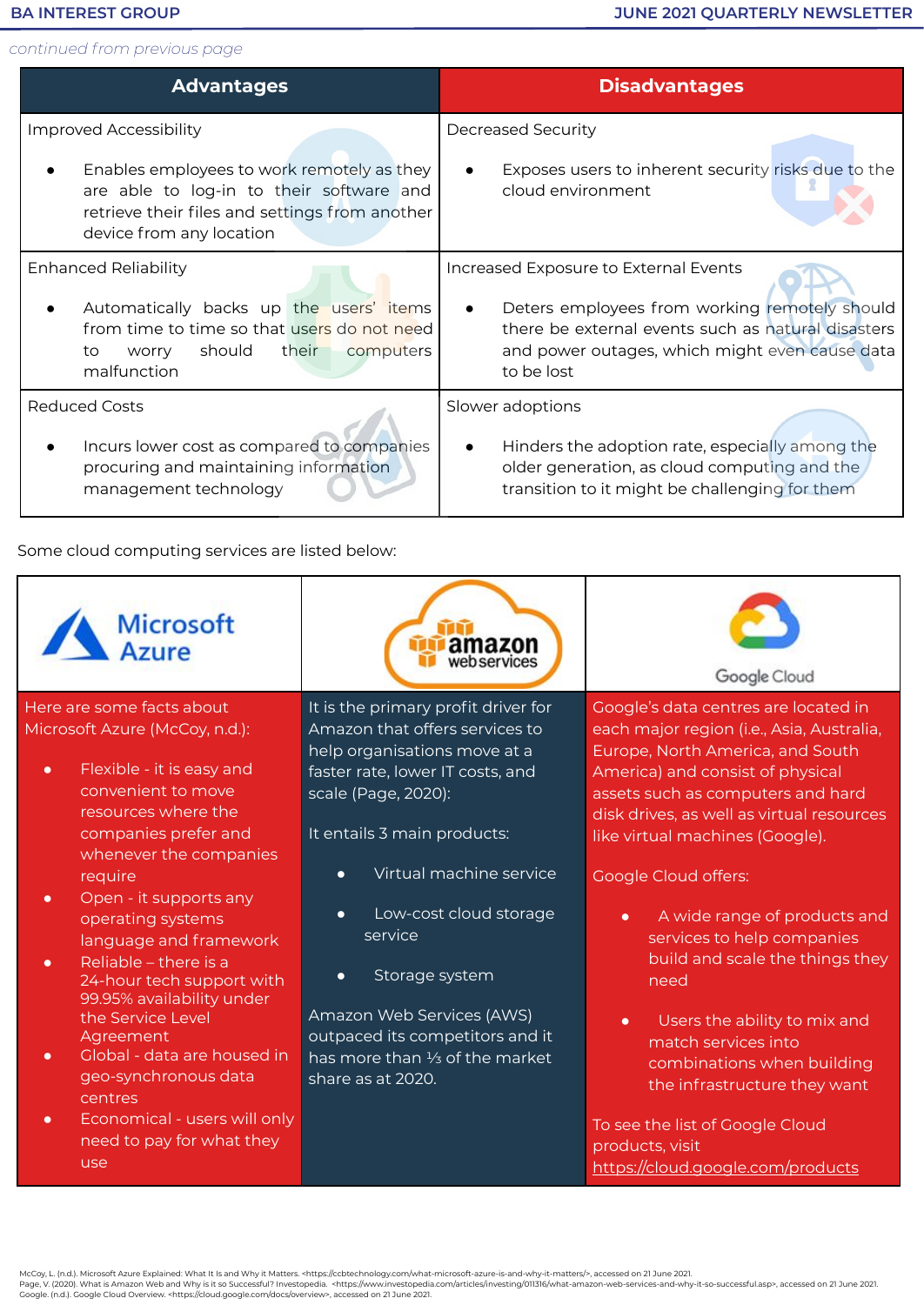#### **BA INTEREST GROUP**

*continued from previous page*



# **Data Visualisation**

In the process of delivering insights to key decision makers, the right business intelligence tool for data visualisation is an essential component. The table below illustrates some of the advantages and disadvantages of data visualisation software (Wisdomplexus, n.d.).

| <b>Advantages</b>                                                                                                                                                                           | <b>Disadvantages</b>                                                                                                                                         |
|---------------------------------------------------------------------------------------------------------------------------------------------------------------------------------------------|--------------------------------------------------------------------------------------------------------------------------------------------------------------|
| <b>Enhanced Graphical Representation</b>                                                                                                                                                    | Increased Risk of Misrepresentation of Information                                                                                                           |
| Allows users to show the relationships (if<br>any) amongst variables<br>Enables the presentation of patterns (if any)<br>within the data through charts such as bar<br>charts or histogram. | Considers only a portion of the data and excludes<br>other data, which might lead to the<br>misrepresentation of information                                 |
| Improved Communication                                                                                                                                                                      | <b>Triggered Speculations</b>                                                                                                                                |
| Facilitate the sharing of insights through<br>visualisation charts                                                                                                                          | Draws conclusions that may be speculative and<br>not factual due to the visual representation of<br>information                                              |
| Increased Interactivity<br>Enables end users to visualise the data<br>based on their requirements                                                                                           | Increased Distraction<br>Distracts end-users from focusing on the purpose<br>of the dashboard when it is laden with overly<br>complicated and fancy graphics |

Wisdomplexus. (n.d.). Pros and Cons of Data Visualization. <https://www.google.com/amp/s/wisdomplexus.com/blogs/pros-cons-data-visualization/amp/>, accessed on 21 June 2021.

Illustrations of data visualisation software with their distinctive features are given below (Tseng, n.d.; Codersera, n.d.):

| a b l e a u                                                                                                                                                              | <b>ul</b> Power BI                                                                                                                                                                                                                    |                                                                                                                                                                         |
|--------------------------------------------------------------------------------------------------------------------------------------------------------------------------|---------------------------------------------------------------------------------------------------------------------------------------------------------------------------------------------------------------------------------------|-------------------------------------------------------------------------------------------------------------------------------------------------------------------------|
| Tableau is widely used as a                                                                                                                                              | Power BI is a business analytics service                                                                                                                                                                                              | Qlik Sense serves as a data                                                                                                                                             |
| visual analytics platform to                                                                                                                                             | developed by Microsoft that provides                                                                                                                                                                                                  | analytics platform for                                                                                                                                                  |
| help users see and                                                                                                                                                       | interactive visualisations and business                                                                                                                                                                                               | self-service-oriented business                                                                                                                                          |
| understand data:                                                                                                                                                         | intelligence capabilities:                                                                                                                                                                                                            | intelligence, and is owned by Qlik:                                                                                                                                     |
| It is well-known in the                                                                                                                                                  | It has the capabilities to prepare                                                                                                                                                                                                    | It enables users to conduct                                                                                                                                             |
| $\bullet$                                                                                                                                                                | $\bullet$                                                                                                                                                                                                                             | $\bullet$                                                                                                                                                               |
| industry as a                                                                                                                                                            | data as well as to query data with a                                                                                                                                                                                                  | business discovery and                                                                                                                                                  |
| user-friendly data                                                                                                                                                       | drag-and-drop data visualisation                                                                                                                                                                                                      | visual analysis with the aid                                                                                                                                            |
| visualisation tool.                                                                                                                                                      | builder.                                                                                                                                                                                                                              | of direct discovery.                                                                                                                                                    |
| It has an intuitive<br>$\bullet$<br>interface that allows<br>non-technical users to<br>develop dashboards to<br>extract insights from<br>the data quickly and<br>easily. | Its data visualisation functionality<br>$\bullet$<br>hinges on its tiles, visualised metrics<br>that serves as a starting point into<br>the underlying reports and datasets<br>that allow users to extract insights<br>from the data. | It leverages on a data<br>$\bullet$<br>engine that is associative so<br>that users can explore the<br>data and see the<br>connections and patterns<br>more intuitively. |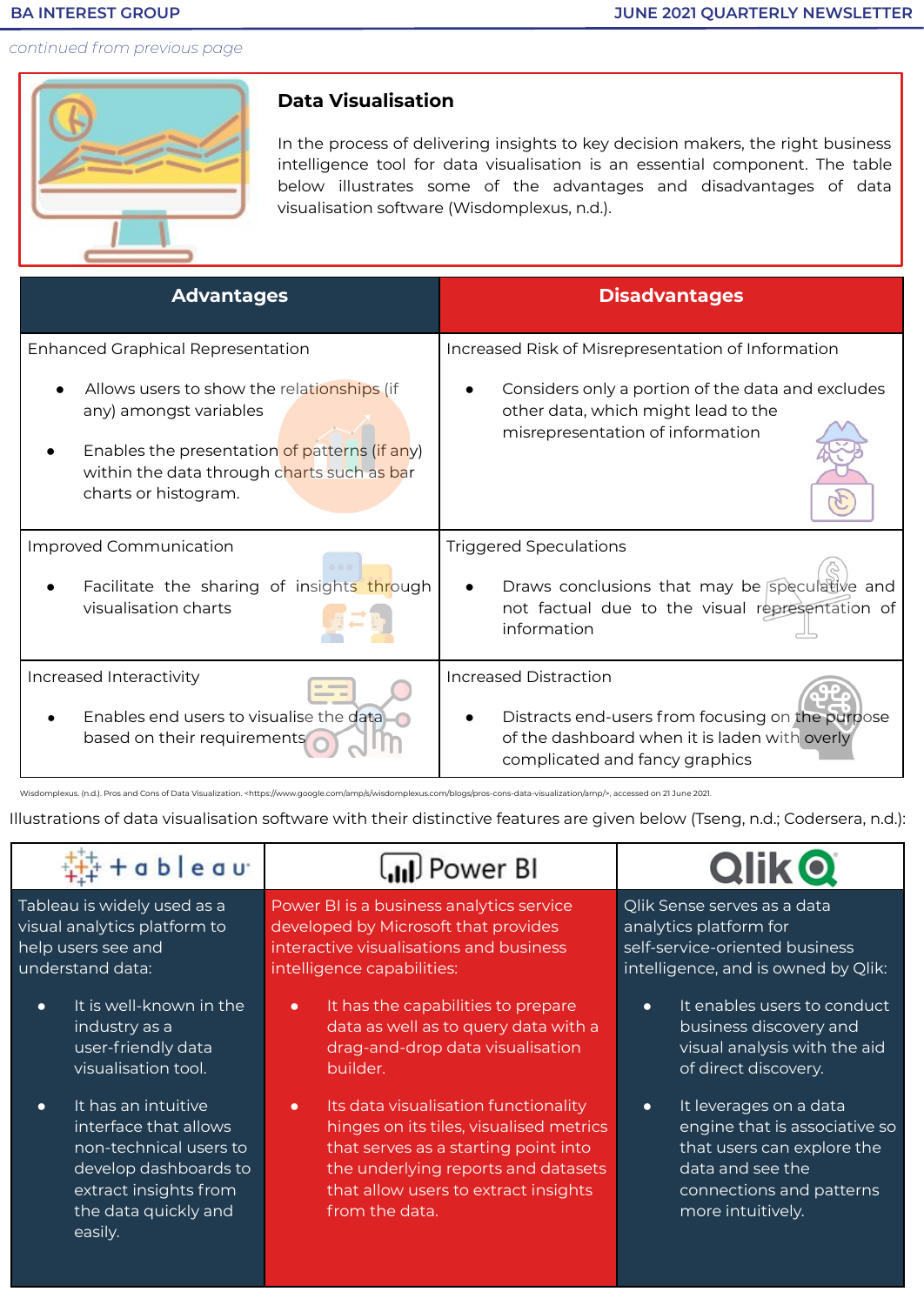#### **BA INTEREST GROUP**

*continued from previous page*

# **Data Mining**

Data mining refers to a process that transforms raw data into meaningful information to aid decision making. With the help of data mining software, it enables analysts to look for trends and patterns within the data. Through this, businesses are able to learn more about their customers and operations and how they can meet their business objectives. The table below illustrates some of the advantages and disadvantages of data mining in commercial sectors (Zentut, n.d.).



Examples of data mining software are listed in the table below.

(You can access https://www.softwaretestinghelp.com/data-mining-tools/ to view other data mining tools.)

| <b>Advantages</b>                                                                                                                                                           | <b>Disadvantages</b>                                                                                                                                      |
|-----------------------------------------------------------------------------------------------------------------------------------------------------------------------------|-----------------------------------------------------------------------------------------------------------------------------------------------------------|
| <b>Improved Targeted Marketing</b>                                                                                                                                          | <b>Increased Costs</b>                                                                                                                                    |
| Enables companies to use insights from<br>$\bullet$<br>data to better market their products/services<br>to existing/potential customers                                     | Requires users to have knowledge-based training<br>$\bullet$<br>and this leads to an increase in costs                                                    |
| <b>Reduced Risks</b>                                                                                                                                                        | <b>Raised Privacy Concerns</b>                                                                                                                            |
| Reduces risks through prediction of frauds<br>$\bullet$<br>or other potential high-risk activities                                                                          | Attracts scepticism about sharing personal<br>$\bullet$<br>information due to privacy concerns and this<br>might hinder the collection of data for mining |
| Enhanced Revenue Growth                                                                                                                                                     | Misuse of information                                                                                                                                     |
| <b>Enables</b><br>marketing,<br>targeted<br>defects<br>$\bullet$<br>detection and churn identification to help<br>companies to boost their revenue Misuse<br>of information | Allows exploitation by unethical people who use<br>$\bullet$<br>data mining to discriminate potential customers                                           |

Examples of data mining software are listed in the table below. (You can access https://www.softwaretestinghelp.com/data-mining-tools/ to view other data mining tools.)

| ----<br>__<br>IBM.<br>UU®<br>$\mathcal{L}$<br><b>TM</b> | <b>iner</b> |
|---------------------------------------------------------|-------------|
|---------------------------------------------------------|-------------|

IBM-SPSS is a software suite owned by IBM, which was originally produced by SPSS Inc. and later acquired by IBM. The software:

- Is used for data mining and text analytics to build models
- Offers data mining algorithms with no programming needed
- Eliminates unnecessary complications that may be encountered during data transformations

Statistical Analysis System (SAS) is a product of SAS Institute developed for analytics and data management.

- Enables users to analyse huge amounts of data and derives insights to facilitate timely decisions
- Has a distributed memory processing architecture, which is highly scalable;
- Is well suited for data mining, text mining and optimisation

Rapid Miner is an open-source software developed by the company with the same name (Rapid Miner). The software:

- Provides a vast range of applications
- Enables an integrated environment for deep learning, text mining, machine learning and predictive analysis
- Comes with template-based frameworks that allow speedy delivery with reduced errors

Zentut. (n.d.). Advantages and Disadvantages of Data Mining. <https://www.zentut.com/data-mining/advantages-and-disadvantages-of-data-mining/> accessed on 21 June 2021.<br>Codersera. (n.d.). Tableau Vs Power BI Vs Qilk Sense